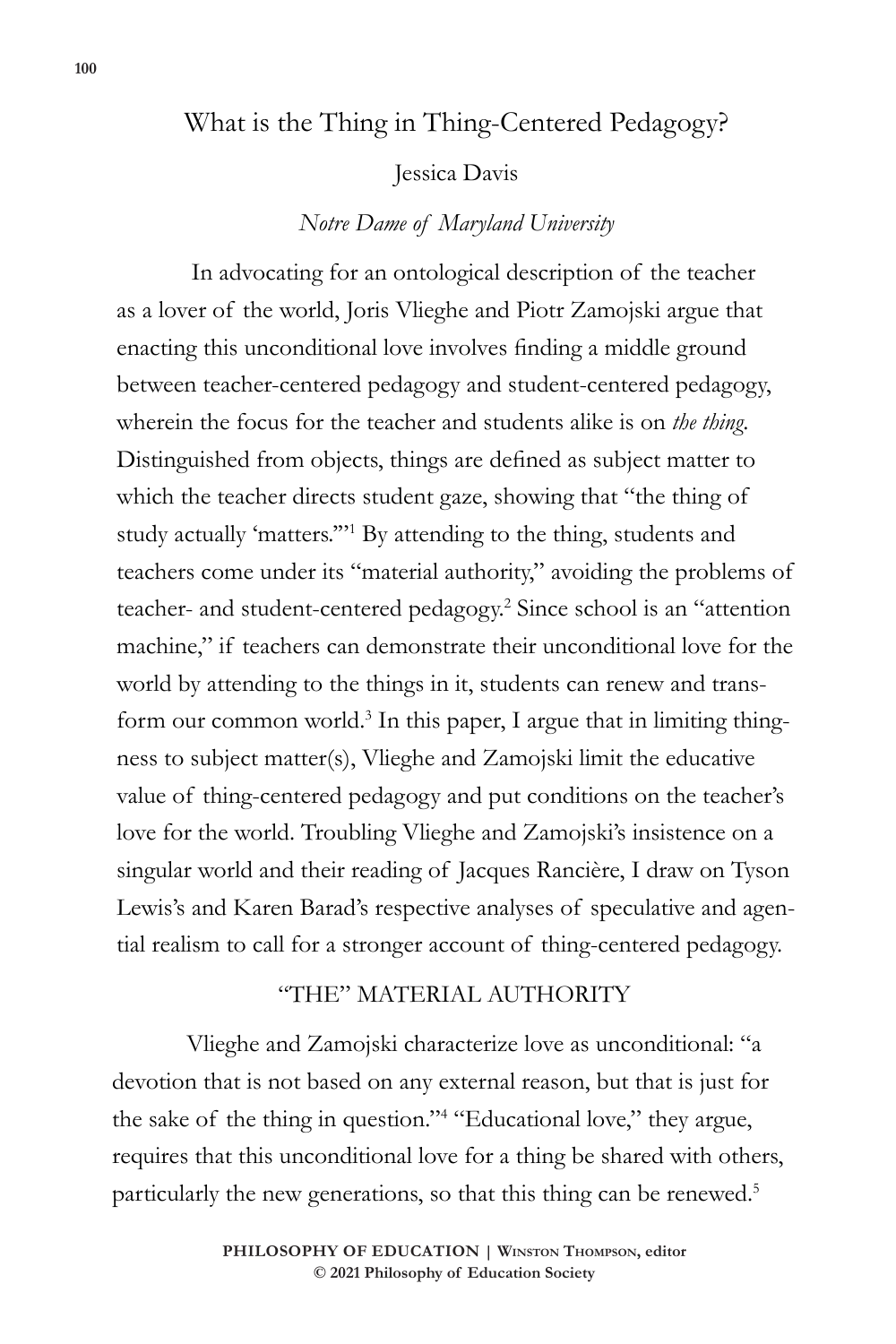On one level, the value of the loved thing is inherent—the thing is lovable in itself, as itself. On another *educational* level, the value is identified as an external value, needing transmission to subsist: a teacher needs to show you to love a thing so that you too can love it. In both cases, the loving or valuing comes from the lover. If we take the thing to be the world, so that love for the world can continue on to future generations and there can be hope that lovers care for the world so that it grows in positive ways, educational love for the thing amounts to pointing to a singular conception of the world and calling on students to adopt a positive orientation toward it.<sup>6</sup>

Vlieghe and Zamojski draw from Rancière in order to illustrate the pedagogical value of shared attention on a singular thing. Using Rancière's description of the teacher, Jacotot, who used a singular text as a means of teaching translation of a language he did not himself understand, Vlieghe and Zamojski highlight the way in which a thing can have transformational powers: if we can all use this *one thing* to learn a new skill, this *one thing* must be important. Of course, it is not the thing itself here that is transformational; Vlieghe and Zamojski are not arguing that teachers should love the singular text Jacotot used, but instead are using Jacotot as an example of the power of singular focus on *any* thing. What is important for their argument, and in drawing on Rancière to illustrate this point, is that the thing which is loved can become an equal authority for the teacher and the students alike. Jacotot did not understand the text, and neither did his students. Equal in their ignorance, the teacher and students attend to the thing and are thereby transformed. Hence, learning occurs. Vlieghe and Zamojski argue that it is by demonstrating and enabling the act of singular focus on a thing that a teacher's educational love can foster in students a love for the world, and thereby a hope for the world's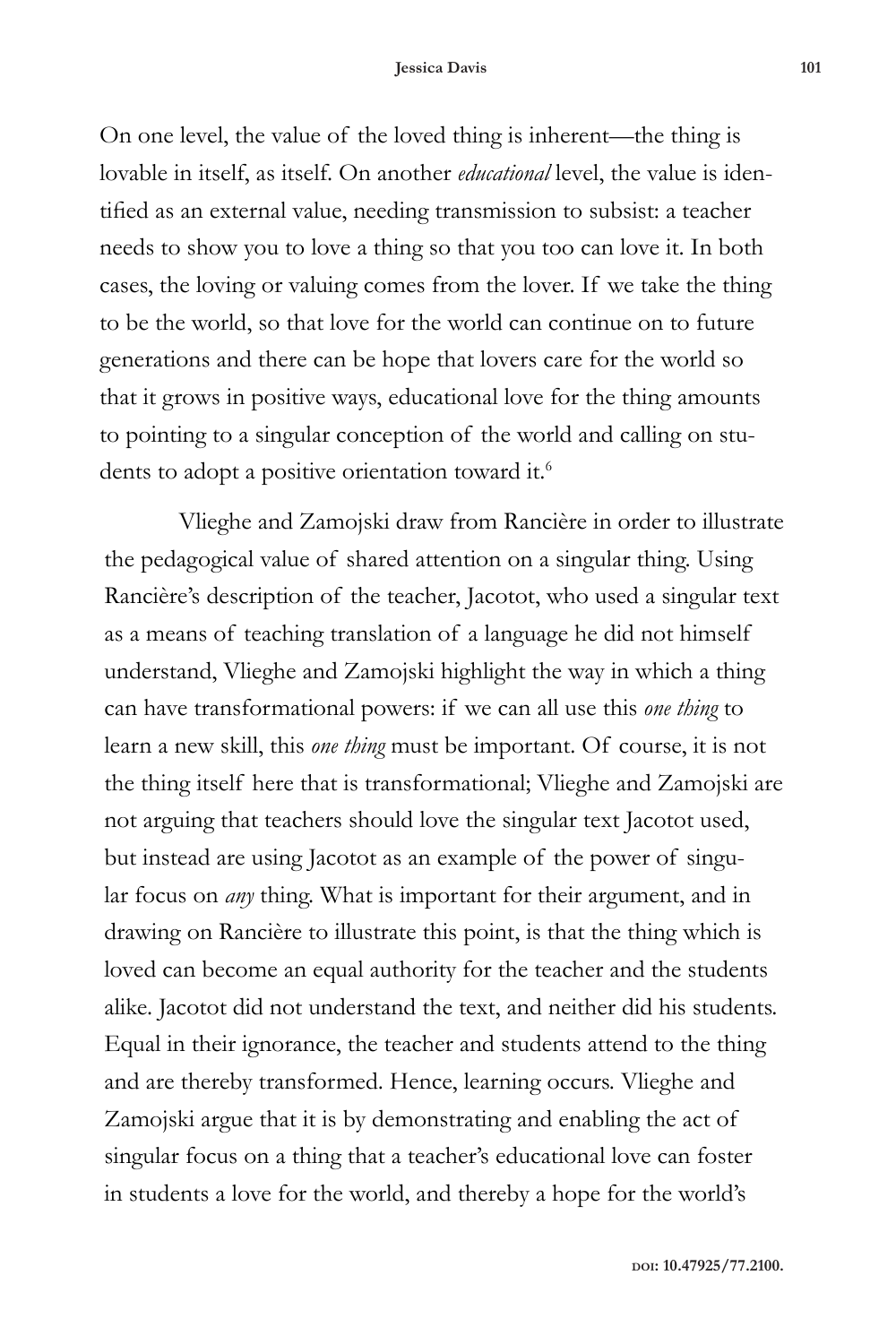renewal.7 Material authority is thus a means of equalizing teacher and students, of finding that middle ground between teacher- and student-centered pedagogy.

While the ignorant schoolmaster is interpreted as a model pedagogue who challenges hierarchy through his very being, the thing-centered approach is not offered as a Rancierian solution to problems inherent in education or schooling. Indeed, the ignorant schoolmaster is offered as a demonstration of how one can assume equality, or be ignorant of inequality.<sup>8</sup> Yes, Jacotot was ignorant of Flemish, thus traditionally viewed as incapable of teaching the language. Yes, he "taught" it anyway, despite his ignorance. Rancière's point, however, was not that thing-centeredness ensures an ignorance of inequality—only that this particular story exemplifies how one can assume equality. Contrary to the traditional pedagogical assumption that a teacher possesses intelligence and the students do not, the Rancierian alternative is that a teacher is merely in a particular relation to a student such that the teacher can impose his/her will upon the will of the student. Beliefs about intelligence are up to the teacher and the student. Each of us only has our orientation toward the objects of study; we may differ in our positions and in our familiarity with an object, but we are equal in our intelligence and in our capacity to relate to said objects.

To take this Rancierian insight to mean that thing-centeredness is the solution to educational inequality is to misread the Jacotot example. Yet Vlieghe and Zamojski are not starting out with the intention of combating inequality. Indeed, within their larger project of providing an ontology of teaching, the reference to Rancière is given in passing to support the conclusion that thing-loving is a way for the teacher to introduce the young, of innately "unequal" status, to the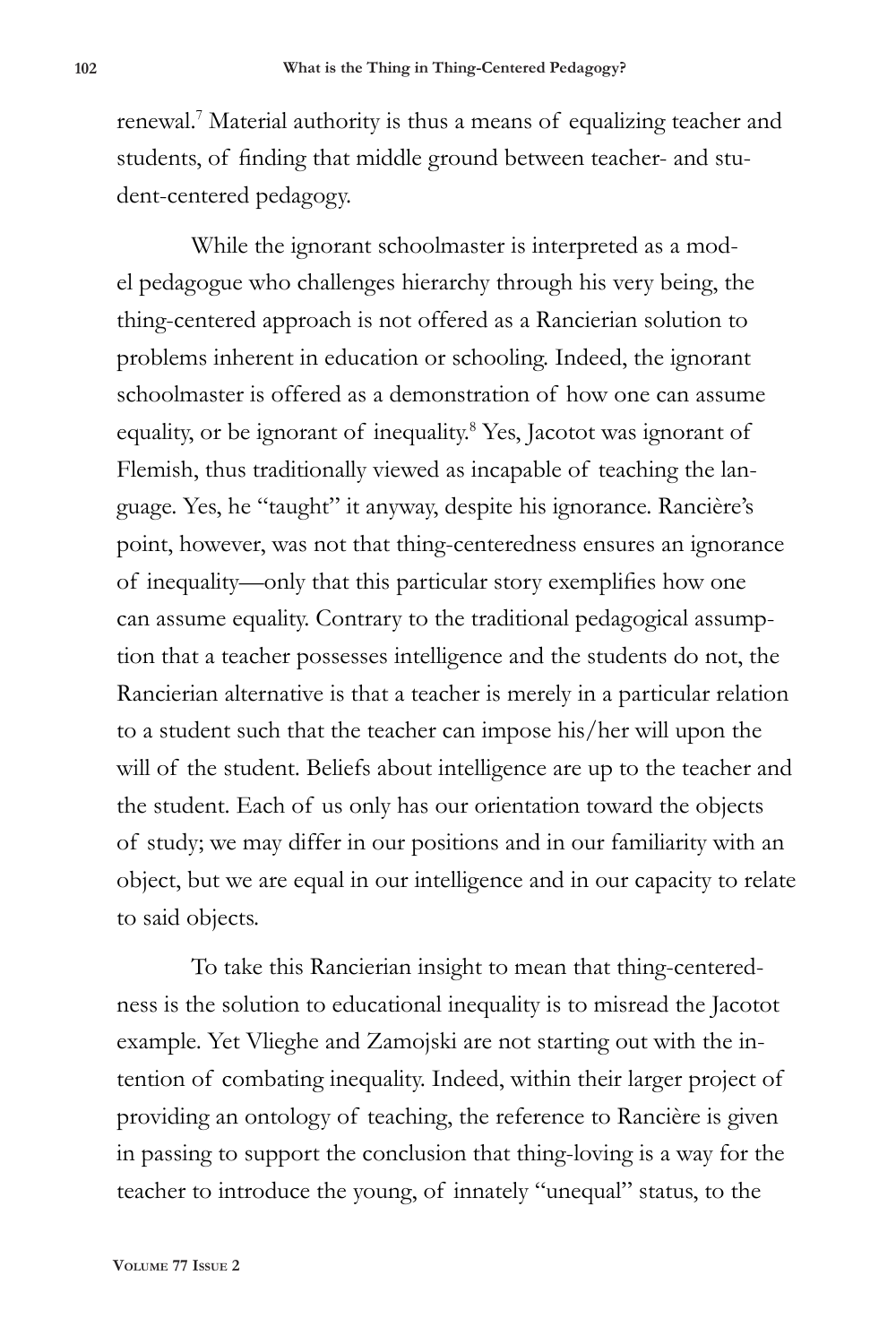world they are inheriting. So if the praise for thing-centeredness need not perfectly align with the Rancierian concern for inequality, what is the payoff of scrutinizing this misreading?

As Vlieghe and Zamojski note, Rancière's advocacy for an ignorance of inequality on the part of teachers is an extension of his critique of the pedagogization of society: inequality is perpetuated by an assumption that the world itself must always be explained, that our intelligence is verified by experts, and that disparities in intelligence account for disparities of all kinds.<sup>9</sup> This pedagogization of society, however, is merely one way that Rancière describes society itself, which he elsewhere argues is necessarily shaped by the police order.<sup>10</sup> The Rancierian conception of our human world entails prescribed ways of understanding, articulating, and moving.<sup>11</sup> The police order is our shared human world, a subconsciously consensual hierarchy operating under the name of democracy, a world in which the only true acts of democracy are those which disrupt the overt mechanisms of democracy, which occur through dissensus or disagreement within norms of language, representation, and being. Within this seemingly negative picture of the world is an undercurrent of optimism: the inequality of society is only possible due to an equality among its participants.<sup>12</sup>

Now, Vlieghe and Zamojski take thing-centeredness as an appropriate action within the unequal relation between teachers and students. They even endorse Rancière's insistence on an underlying equality enabling inequality. Yet Rancière explicitly argues that any pedagogy or teaching method will contradict its aim of establishing equality.13 Indeed, method is police order. Equality cannot become a universal or a singular pedagogy or method, but can only be assumed in the disparate actions of individuals. If a thing in common is incor-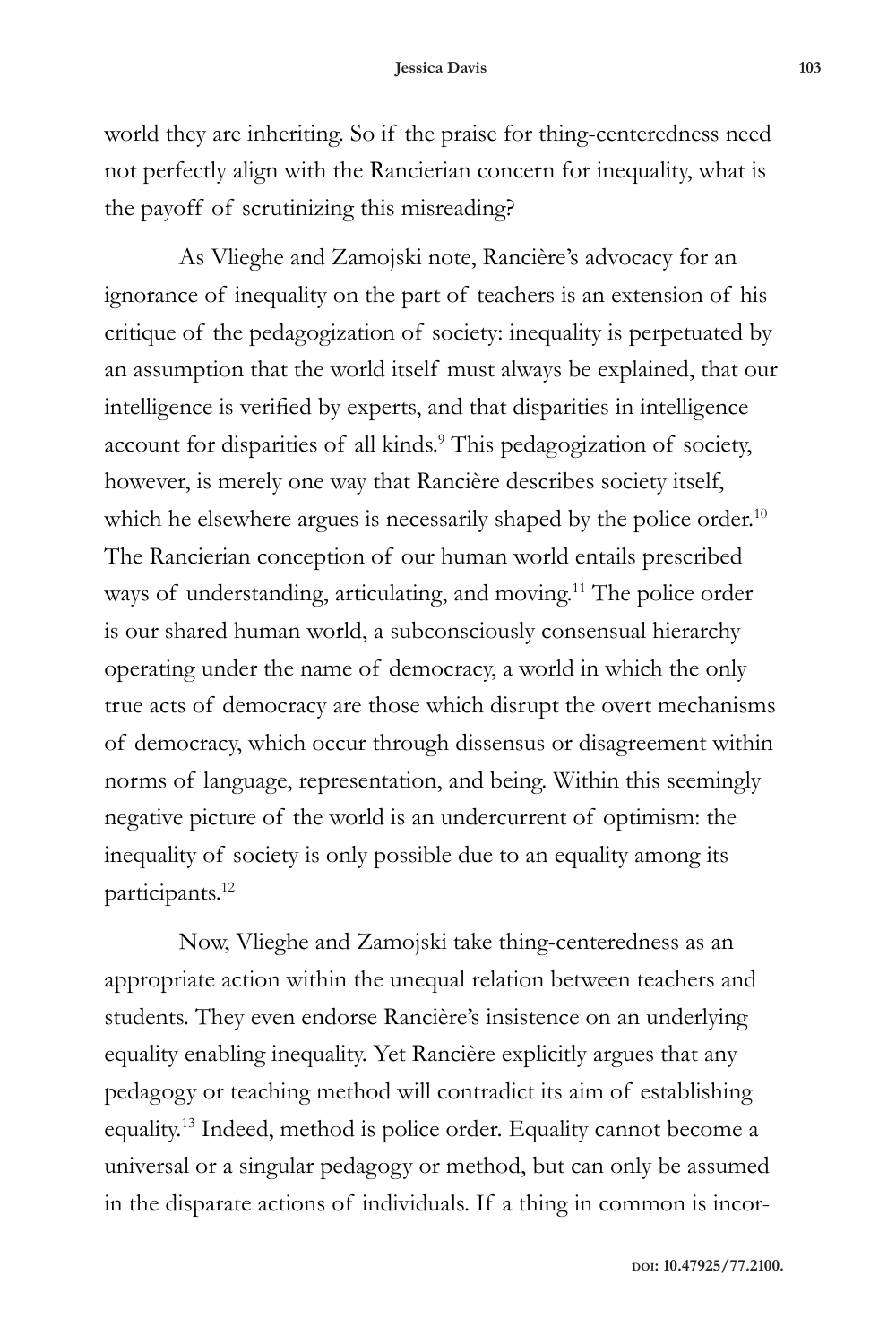porated as a pedagogical method it no longer serves the equalizing role Vlieghe and Zamojski seek; Rancière's Jacototian example is a one-off example, not a model to be essentialized.

Vlieghe and Zamojski are transparent in their intention to weave together ideas from thinkers in order to substantiate a theory of what it means to be a teacher, so there is no problem methodologically with taking only a bit of Rancière and leaving the rest. Recognizing what has been left out from the Rancierian theory, however, can shed light on what may be left out of the emerging ontology of teaching. Rancière's conception of the police order may appear to paint a bleak portrait of our common world. Yet a strength in Rancière's approach is that it *critiques* the common world, drawing a distinction between the police order's attempts to represent truth, and the principle of veracity we each possess, whereby truth is something equally and uniquely internal, never represented.14 Though he resists formalizing any of his proposals and evades ontological theorization, one might interpret Rancière's theory as a kind of ontology. While Vlieghe and Zamojski lay down groundwork for an ontology of teaching, it seems in this groundwork that *being itself* is taken for granted. In other words, the common world—described as necessarily singular for the purposes of education—is not problematized. Love for the world in this way is love for the given common world; the things in our common world are presented as unproblematic entities in a neutral, shared space. In the interest of affirming and loving the world, and in the interest of evading the problems of both teacher- and student-centered pedagogy, perhaps there is merit to thinking more carefully about our shared world, about being. While Vlieghe and Zamojski explicitly state that they do not want to politicize pedagogy nor critique the world, and instead want to be affirmative, they arrive at their project by critiquing the limitations of both teacher- and student-centered pedagogy. Their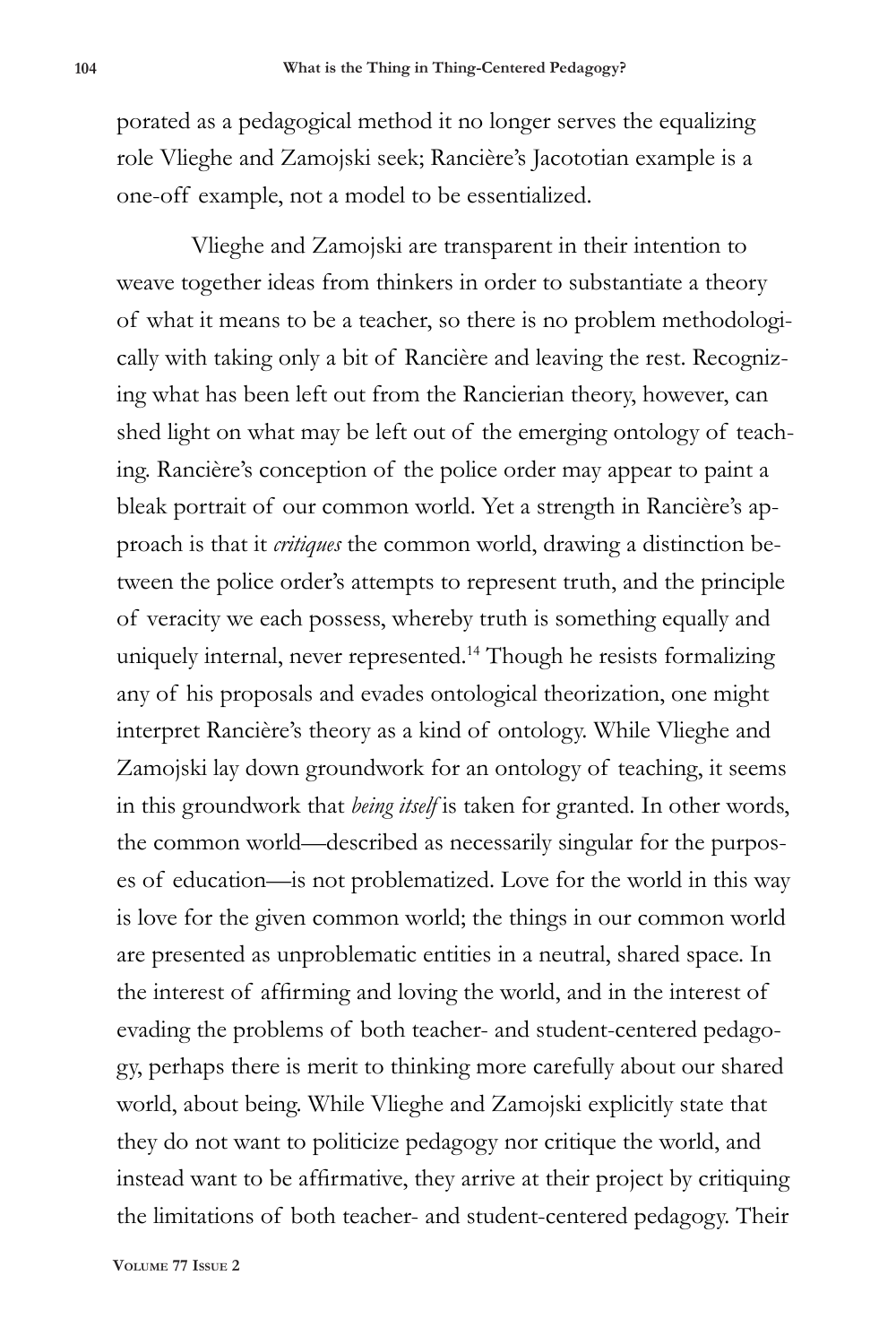thing-centered pedagogy, however, may unintentionally still be very much teacher- and student-centered. To the extent that perception is taken for granted and subject matter is treated as a thing, Vlieghe and Zamojski's thing-centeredness and love for the world in fact leaves things and the world *out*.

For Vlieghe and Zamojski the thing itself, the world worthy of renewal, is singular: "A true educational stance asserts that there is only one world, our world. And that this world is to be discovered rather than to be constructed from a myriad of personal perspectives."15 Elsewhere, Vlieghe and Zamojski put it even more strongly: "If there is no common world—there is no education."16 There is objectivity to our shared world, which obtains regardless of our personal perspectives. It would seem that this is strict materialism, and indeed, the notion of a thing-centered pedagogy implies as much. Yet two aspects of the theory make this materialism problematic: the allegedly intrinsic value of the thing(s) are dependent on attention, and the common world appears to be merely the world of human values. Vlieghe and Zamojski may be okay with this reading, for their goal is not to provide a materialist account of teaching. It is not clear, however, that they have provided a basis for claiming an objectivity to the world. As such, their argument is in danger of supporting a dogmatic and even self-gratifying pedagogy. While one assignment they describe involves having students write declarations of why their area of specialization is an important field—a thing deserving of attention and renewal by the younger generations—this seems to support a kind of fanaticism more than an attentiveness to intrinsic value in the world.<sup>17</sup> What is grounding the value? What prevents this theory from justifying any old fanatic in insisting that children appreciate whatever it is that they happen to like?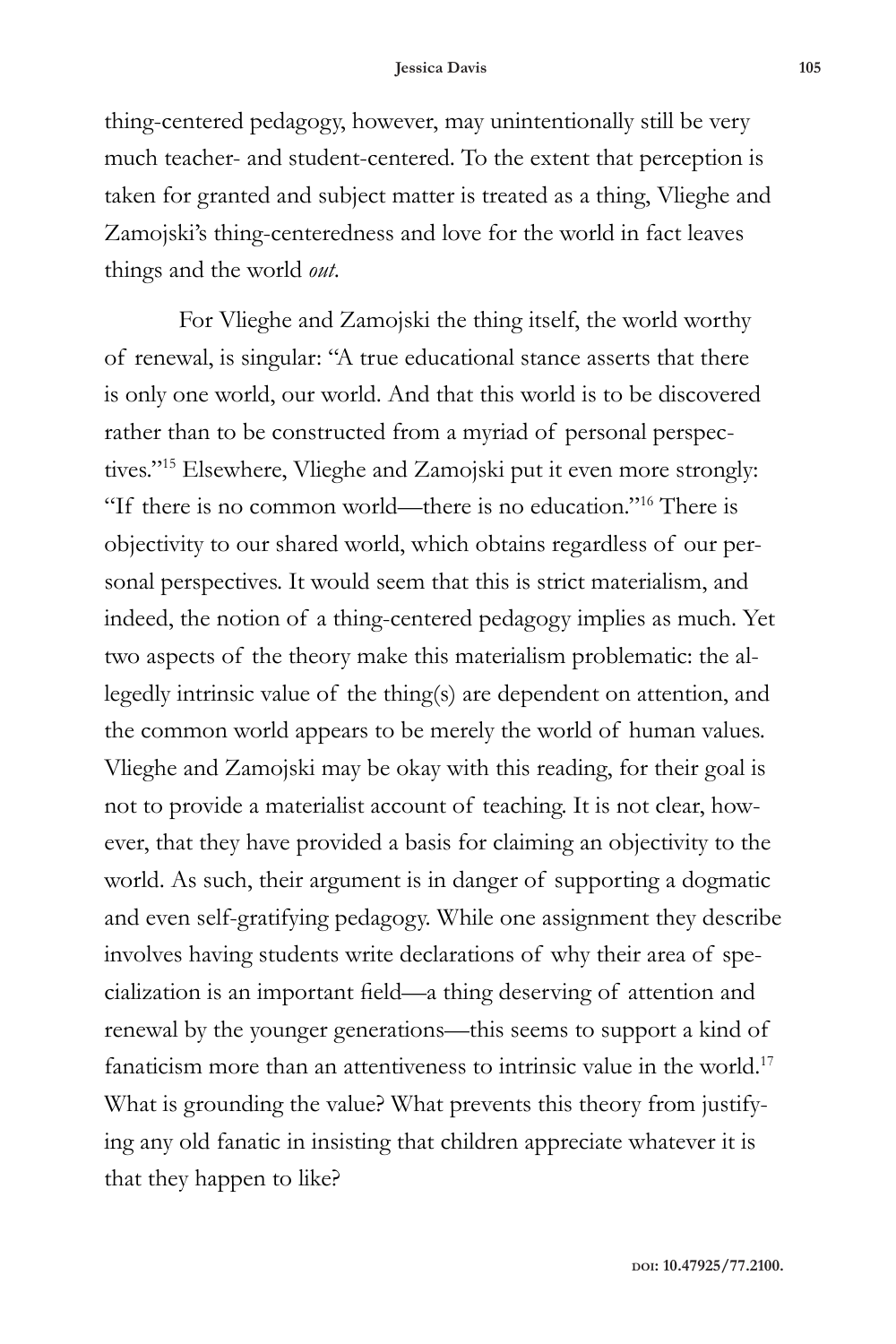The commonality of the world is central to Vlieghe and Zamojski's position, as is the intrinsic value of things, yet the things of value are determined by attention and love—from those elders in positions of power, positions to which we are not to refer. These elders are pointing to a singularity which they have designated as *the*  world, and in it, *the* things. While in my view this starts to feel quite far from a good educational environment, an aspect of the overall theory which does seem educational to me has yet to be addressed: the formulation of the self. Vlieghe and Zamojski discuss this only on the side of the teacher, for that is the focus of their ontology of teaching. However, the ontological assumptions embedded in their discussion leave some hope for avoiding the danger of dogma. In the second half of this paper, I explore the notion of the self in relation to things in order to argue that the only common world that can affirmatively support this ontology of teaching is one which is pre-linguistic, post-human, and admitting of a plurality of worlds. Lewis and Barad, I propose, offer useful frameworks through which to rethink thingness.

### SPECULATIVE AND AGENTIAL REALISM

The commonality of the world that can be renewed, I contend, is not one characterized by subject matter, disciplines, bodies of knowledge, or language. Indeed, these are already teacher- and student-centered insofar as they have had meaning attributed to them; this is most obvious if the important thing in thing-centeredness is a subject matter, for subject matters are constructed, delineated areas of study. Instead, the common world that renews itself each moment is conscious experience. A thing-centered pedagogy can be an appreciation of becoming—of our conscious experience of things, and the subsequent and inevitable attachment, avoidance, and meaning-mak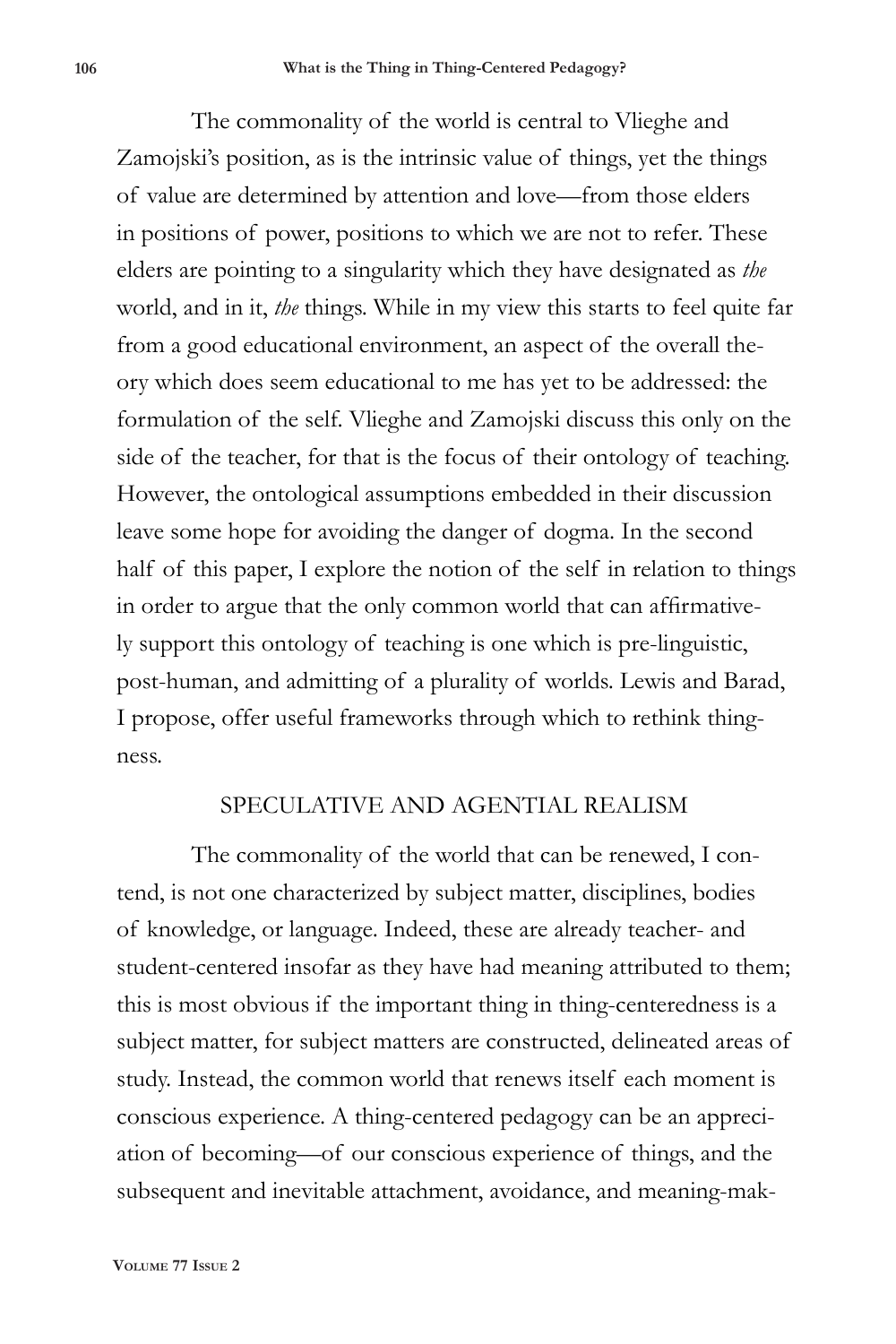ing. Tyson Lewis's description of an "aesthetic pedagogy of things" may be seen as synonymous:

> A new educational practice that would route our collective attention away from issues of cultivating human-centered knowledge, skills, and aptitudes toward a perceptual receptivity and attentiveness to things that fall outside our worldly concerns.<sup>18</sup>

Decentering our meaning-making, looking at the world with open eyes, without judgment, amounts to a consciousness of things before they become anything more. In this way, speculative realism disrupts the tendency to turn things into subject matter, to treat subject matter as things. In an educational setting, this supports a kind of disorientation. Attention to things simply as they are, as Lewis puts it, can be understood as:

> An interruption of anthropocentric (human-centered) educational aims, opening up a space wherein the mere thingliness of the thing can appear in its own right. The goal here is not to reduce things to resources that can be studied in order to improve human worlds. Rather it is to let shine the irreducible material power of things.<sup>19</sup>

In this way, there can truly be material authority, rather than authority of bodies of knowledge and sets of practices (subject matters) that are not truly material at all.

If a teacher's love for a thing(s) is truly unconditional, then he/she must let it go, and not try to control its continuity into the future. Vlieghe and Zamojski almost affirm this in their insistence that "an educational attitude testifies to a full affirmation of good in the present," yet they fall back on the idea that teachers should help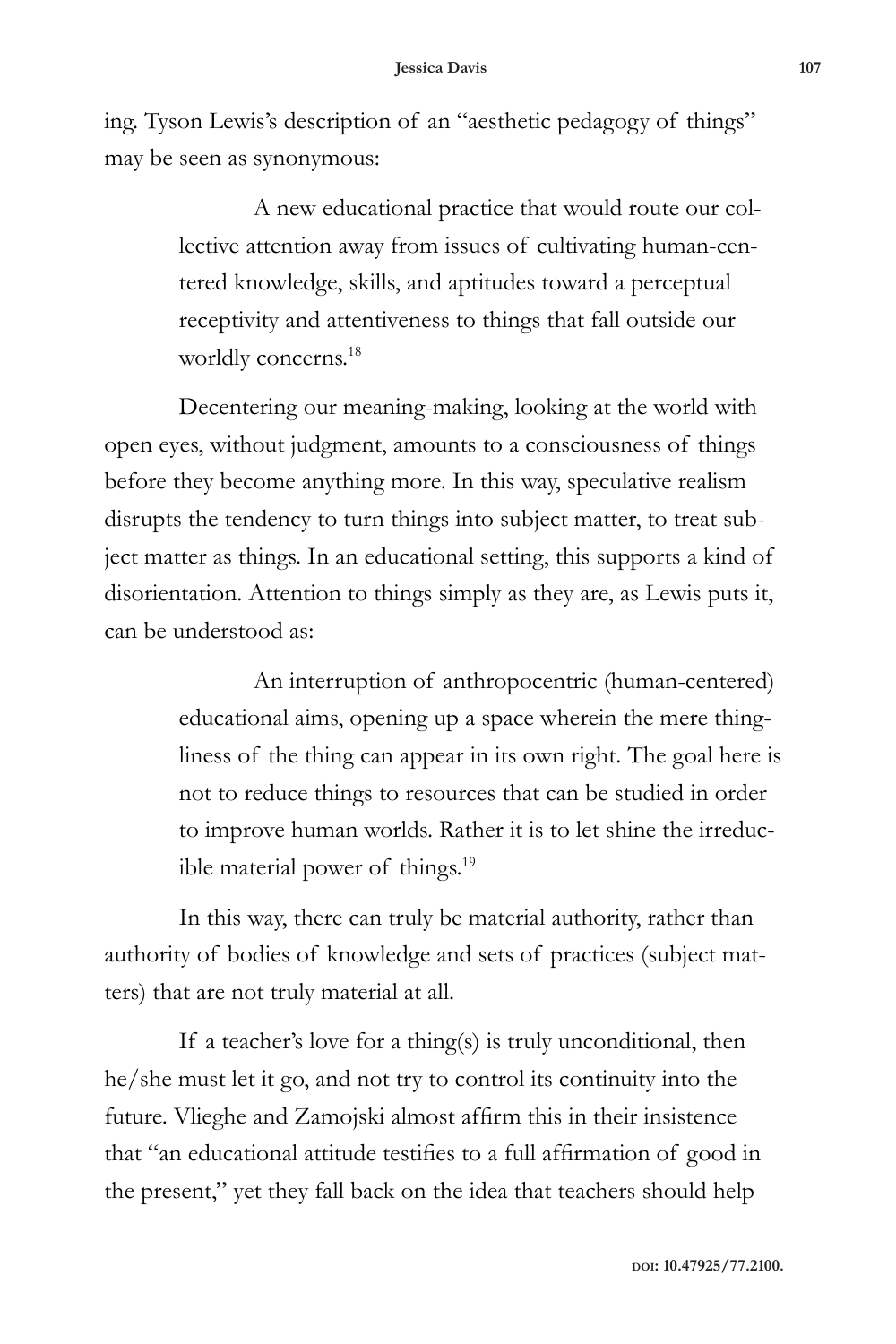new generations be attentive to the loved things and care for them (while also beginning anew in unforeseeable ways).<sup>20</sup> In order to really affirm good in the present, I argue, one must remember that how the student responds is not within the teacher's control. If the value of the thing(s) is truly intrinsic, it does not depend on a teacher loving it or sharing this love any more than it depends on a student loving it and sharing this love. Try as we may to communicate and renew our particular love(s) for thing(s), we must love unconditionally, and allow others to renew this love as they wish. We must allow for other worlds. The process of education does not need to be linear and unidirectional, for the value of the thing(s)—of reality, of existence—will persist and has persisted in each moment, long before and long after any particular generations' attestations to it.

My suggestion is that the thingness in thing-centered pedagogy be made stronger, such that the educative value exists before the thing becomes a subject matter, a work of art, or a referent; if the things in thing-centered pedagogy are only subject matters and works of art, perhaps it is a misnomer to call this thing-centeredness. Vlieghe and Zamojski write that in giving the world or a thing in it attention, we "give a thing a voice, which means that for a moment we are forgetting about ourselves."<sup>21</sup> This "self-forgetting" is not in the interest of self-lessness, for the teacher is continually engaged in self-formation through these acts of self-forgetting and letting oneself go.22 By caring for his/her thing of study, he/she is caring for his/ herself.23 Truth here is important for Vlieghe and Zamojski, though it is not the Truth with a capital "T": "Truth is all about striving towards a consistency between one's life and one's doings, and the self one wants to be."24 Truth in this sense is concerned with authenticity, an unconditional love for the things one loves, and an honesty about what one loves. The self thus exists and dissolves through this act of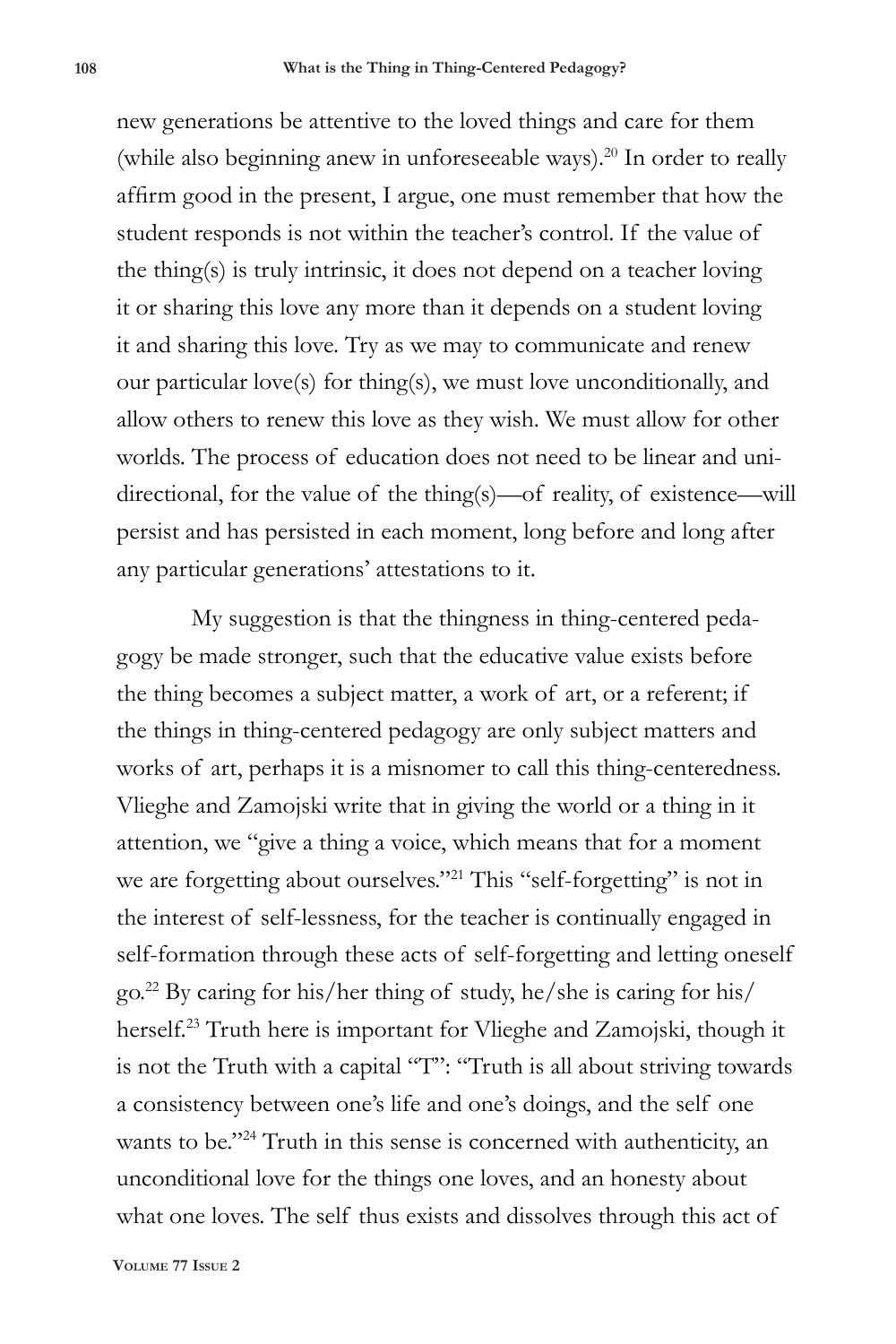#### **Jessica Davis 109**

love, through this attention, and this is where truth is found.

Despite Vlieghe and Zamojski insisting that there is some common, true world needed for any educative act, I suggest that the common world that should be renewed is the space of meditation itself, a space in which each person (can) find his/herself, recognizing their relation to being, to things. This is a space of giving attention and loving, unconditionally, regardless of what the thing does. This is a space of giving attention and recognizing the self through recognition of the other—what Karen Barad refers to as differential becoming.25 So it may not be being itself, or things, but becoming—centering on the things and being aware of our relation and connection to things, to the other. As Barad writes, in her defense of agential realism:

> Practices of knowing and being are not isolable; they are mutually implicated. We don't obtain knowledge by standing outside the world; we know because we are *of* the world. We are part of the world in its differential becoming. The separation of epistemology from ontology is a reverberation of a metaphysics that assumes an inherent difference between human and nonhuman, subject and object, mind and body, matter and discourse… what we need is something like an ethico-onto-epistem-ology—an appreciation of the intertwining of ethics, knowing, and being—since each intra-action matters, since the possibilities for what the world may become call out in the pause that precedes each breath before a moment comes into being and the world is remade again, because the becoming of the world is a deeply ethical matter.26

The teacher and the student can hold space for being aware of things and for holding care, garnering responsibility for this thingness of reality, of the world, of the other, before it is discussed, analyzed,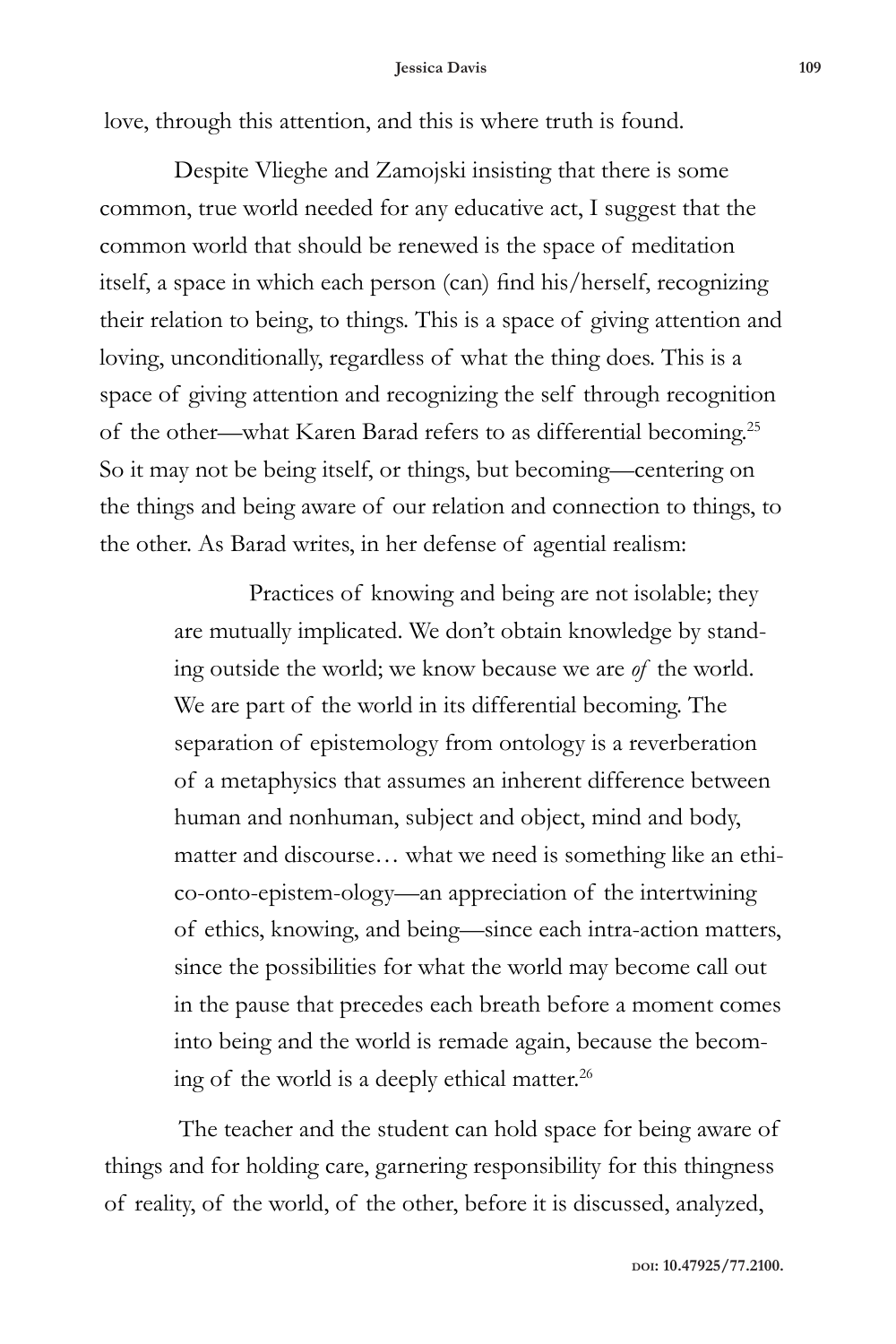and assessed. The world that ought to be renewed is an awareness of our interdependence—in the fact that our selves are constituted by what we place our attention on, by what we call not-ourselves; in the fact that as we assign value to things through our attention; and in the fact that we cannot force others to replicate our perspective nor our value-attribution.

The third option between teacher-centered pedagogy and student-centered pedagogy that Vlieghe and Zamojski offer amounts to teachers perpetuating a singular human-centered world, giving attention to subject matter, and students following in the teacher's footsteps. To make this truly thing-centered, the humans need to take a step back. As Lewis puts it, there is a "unique pedagogical agency of things to suspend human-centered worldliness."27 Anyone and anything can remind another to be present, to be aware. Children are quite good at this. Non-human animals are great at this. Trees do a fine job of this. The world that ought to be renewed is loving attention to reality as such. We ought to renew a recognition that the ways that things enter into the common world (through perception, conceptualization, and language) and persist through time across generations is *extraneous* to the things themselves. If there is inherent value to being, it precedes our saying so. The ways in which we are all always becoming—this is where we ought to put our love and attention. In the eternally present educative moment, there is no subject matter; there is only attention—a mere relation. Unjudged, uncategorized, unconditional: love.

1 Joris Vlieghe and Piotr Zamojski, *Towards an Ontology of Teaching: Thing-centered Pedagogy, Affirmation and Love for the World* (Cham: Springer Nature, 2019), 8, 24.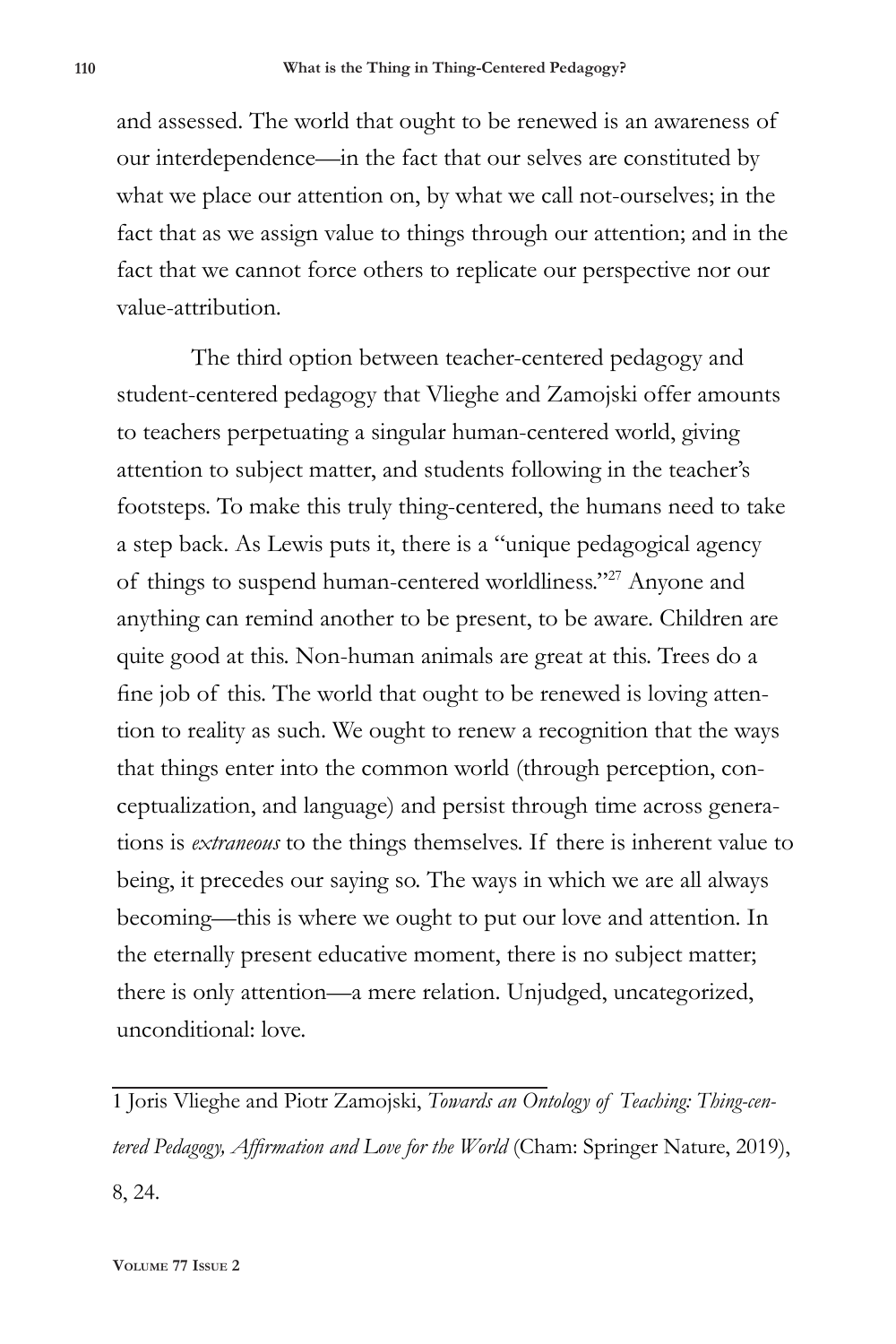#### **Jessica Davis 111**

Vlieghe and Zamojski, *Towards an Ontology of Teaching*, 24.

Vlieghe and Zamojski, *Towards an Ontology of Teaching*, 25–27.

Vlieghe and Zamojski, *Towards an Ontology of Teaching*, 36.

Vlieghe and Zamojski, *Towards an Ontology of Teaching*, 36.

 Though Vlieghe and Zamojski admit in passing that there can be multiple 'worlds' in the psychological and sociological sense, they assume as a starting point that for the very possibility of education "there can be only one world." *Towards an Ontology of Teaching,* 24.

Vlieghe and Zamojski, *Towards an Ontology of Teaching*, 52–54.

Jacques Rancière, "The Emancipated Spectator," *Art Forum* 45, no. 7 (2007): 277.

Vlieghe and Zamojski, *Towards an Ontology of Teaching*, 14.

 Jacques Rancière, *Disagreement: Politics and Philosophy*, trans. Julie Rose (Minneapolis: University of Minnesota Press, 1999), 29; Jacques Rancière, "On Ignorant Schoolmasters," in *Jacques Rancière: Education, Truth, Emancipation,* trans. Charles Bingham, eds. Charles Bingham and Gert Biesta (New York: Continuum, 2010), 14.

 Jacques Rancière, "The Thinking of Dissensus," in *Reading Rancière,* eds. Paul Bowman and Richard Stamp (New York: Continuum, 2011), 6-7.

 Jacques Rancière, *The Ignorant Schoolmaster: Five Lessons in Intellectual Emancipation*, trans. Kristin Ross (Stanford: Stanford University Press, 1991), 72–73. Rancière, "On Ignorant Schoolmasters," 15.

Rancière, *The Ignorant Schoolmaster,* 58–59.

Vlieghe and Zamojski, *Towards an Ontology of Teaching*, 108.

Vlieghe and Zamojski, *Towards an Ontology of Teaching*, 159.

Vlieghe and Zamojski, *Towards an Ontology of Teaching*, 107–110.

Tyson Lewis, "The Pedagogical Power of Things: Towards a Post-Inten-